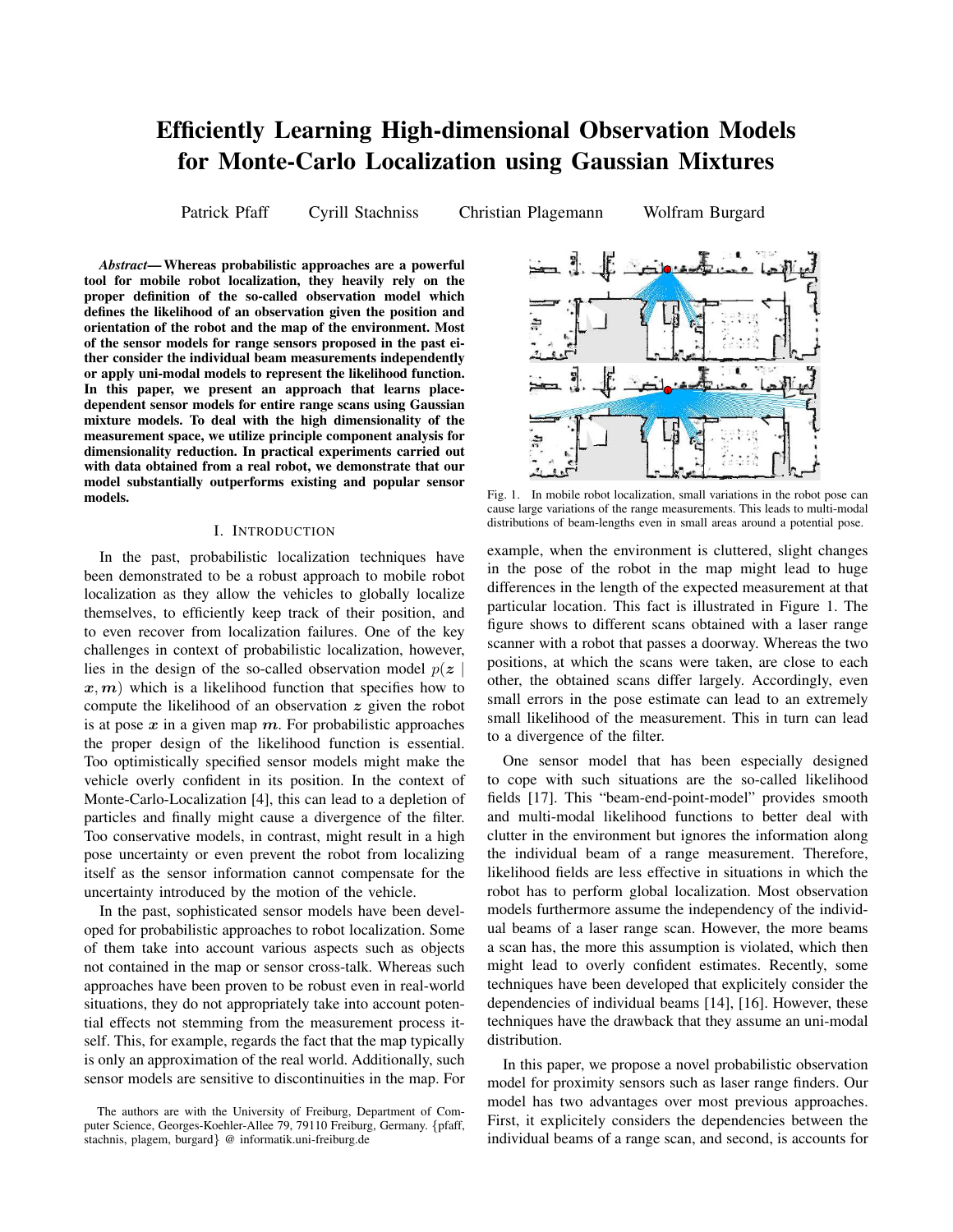the multi-modal nature of the observation function. It does so while still considering that the observation is obtained from a time-of-flight proximity sensor (such as laser range finders or sonars). This is achieved by considering placedependent measurement models and utilizing a Gaussian mixture model together with a dimensionality reduction technique. In practical experiments carried out with data obtained with a real robot we demonstrate that our new model substantially outperforms existing sensor models.

This paper is organized as follows. After discussing related work in the next section, we briefly describe in Section III Monte Carlo localization and the principle of likelihood models. In Section IV, we introduce our novel likelihood model based on high-dimensional mixtures of Gaussians and finally, in Section V, we present experimental results illustrating that our sensor model outperforms other popular likelihood models.

#### II. RELATED WORK

In the literature, various techniques for computing the likelihood function for probabilistic localization methods with proximity sensors have been introduced [3], [8], [17], [18]. These approaches either directly approximate the physical characteristics of the sensor or try to provide smooth likelihood models to increase the robustness of the localization process. In the past, is has been observed that the likelihood function can have a major influence on the performance of Monte Carlo Localization. Thrun *et al.* [19], for example, observed that more particles are required if the likelihood function is peaked. In the limit, i.e., for a perfect sensor, the number of required particles becomes infinite. To deal with this problem, Lenser and Veloso [10] and Thrun *et al.* [19] introduced techniques to directly sample from the observation model and in this way ensure that there is a critical mass of samples at the important parts of the state space. Unfortunately, this approach depends on the ability to sample from observations, which can often only be done in an approximate, inaccurate way. An alternative strategy to deal with this problem is to artificially inflate the measurement uncertainty to achieve a regularization of the likelihood function, e.g., see the *Scaling Series* approach presented by Petrovskaya *et al.* [12].

The classical Kalman filter has limitations since it requires Gaussian observation likelihoods and thus cannot handle multi-modalities or ambiguous situations. To overcome this problem, several researchers used Gaussian mixture models. Duckett and Nehmzow [7], for example, introduced a multimodal generalization of the Kalman filter based on mixtures of Gaussians. Recently, Upcroft *et al.* [20] introduced a fast re-parameterization of Gaussian mixture models to represent the probability distribution. Takamasa *et al.* [9] use Gaussian mixture models to fuse odometry and sonar and to reduce the localization error in the case of noisy sensors.

Recently, Limketkai *et al.* [11] proposed an approach for learning the motion and sensor model for MCL using conditional random fields. This allows for considering the dependencies between the individual beams of a laser range scan. The approach is furthermore reported to provide better results than generatively learned models but it requires ground truth location information of a robot to carry out discriminative learning.

The focus of this paper is to model possible multimodalities in likelihood functions for laser range measurements using Gaussian mixture models. Our approach improves the robustness of probabilistic localization approaches like MCL especially in situations in which small changes of the robot's pose can have drastic effects on the range measurements.

# III. MONTE CARLO LOCALIZATION USING RANGE SENSORS

#### *A. Pose Estimation using a Particle Filter*

Throughout this paper, we consider the problem of estimating the pose  $x = (x, y, \theta)$  of a robot relative to a given map  $m$  using a particle filter. The key idea of this approach is to maintain a probability density  $p(x_t | z_{1:t}, u_{0:t-1})$  of the location  $x_t$  of the robot at time t given all observations  $z_{1:t}$  up to time t and all control inputs  $u_{0:t-1}$  up to time  $t - 1$ . This probability is calculated recursively as

$$
p(\boldsymbol{x}_t | \boldsymbol{z}_{1:t}, \boldsymbol{u}_{0:t-1}) =
$$
  
 
$$
\alpha \cdot p(\boldsymbol{z}_t | \boldsymbol{x}_t) \int p(\boldsymbol{x}_t | \boldsymbol{u}_{t-1}, \boldsymbol{x}_{t-1}) \cdot p(\boldsymbol{x}_{t-1}) d\boldsymbol{x}_{t-1} (1)
$$

Here,  $\alpha$  is a normalizing constant ensuring that  $p(x_t)$  $z_{1:t}, u_{0:t-1}$ ) sums up to one over all  $x_t$ . The terms to be described in Eqn. (1) are the *prediction model*  $p(x_t | u_{t-1}, x_{t-1})$  and the *sensor model*  $p(z_t | x_t)$  respectively.

For the implementation of the described filtering scheme, we use a sample-based approach which is commonly known as *Monte Carlo localization (MCL)* [4]. Monte Carlo localization is a variant of particle filtering [6] where each particle corresponds to a possible robot pose and has an assigned weight  $w_i$ . The *belief update* from Eqn. (1) is performed by the following two alternating steps:

- 1) In the **prediction step**, we draw for each particle with weight  $w_i$  a new particle according to  $w_i$  and to the prediction model  $p(x_t | u_{t-1}, x_{t-1})$ .
- 2) In the **correction step**, a new observation  $z_t$  is integrated. This is done by assigning a new weight  $w_i$  to each particle according to the sensor model  $p(z_t | x_t)$ .

#### *B. Likelihood Models for Range Sensors*

The likelihood model  $p(z | x)$  plays a crucial role in the correction step of the particle filter and its proper design is essential for the robustness of the filter. Due to that, in this paragraph we will describe typical likelihood models for range sensors and we shortly will introduce the likelihood models of our previous work [14], [15]. Afterwards, we will present our new high dimensional Gaussian mixture model that is able to represent multi-modalities in the likelihood function as well as dependencies between the individual laser beams.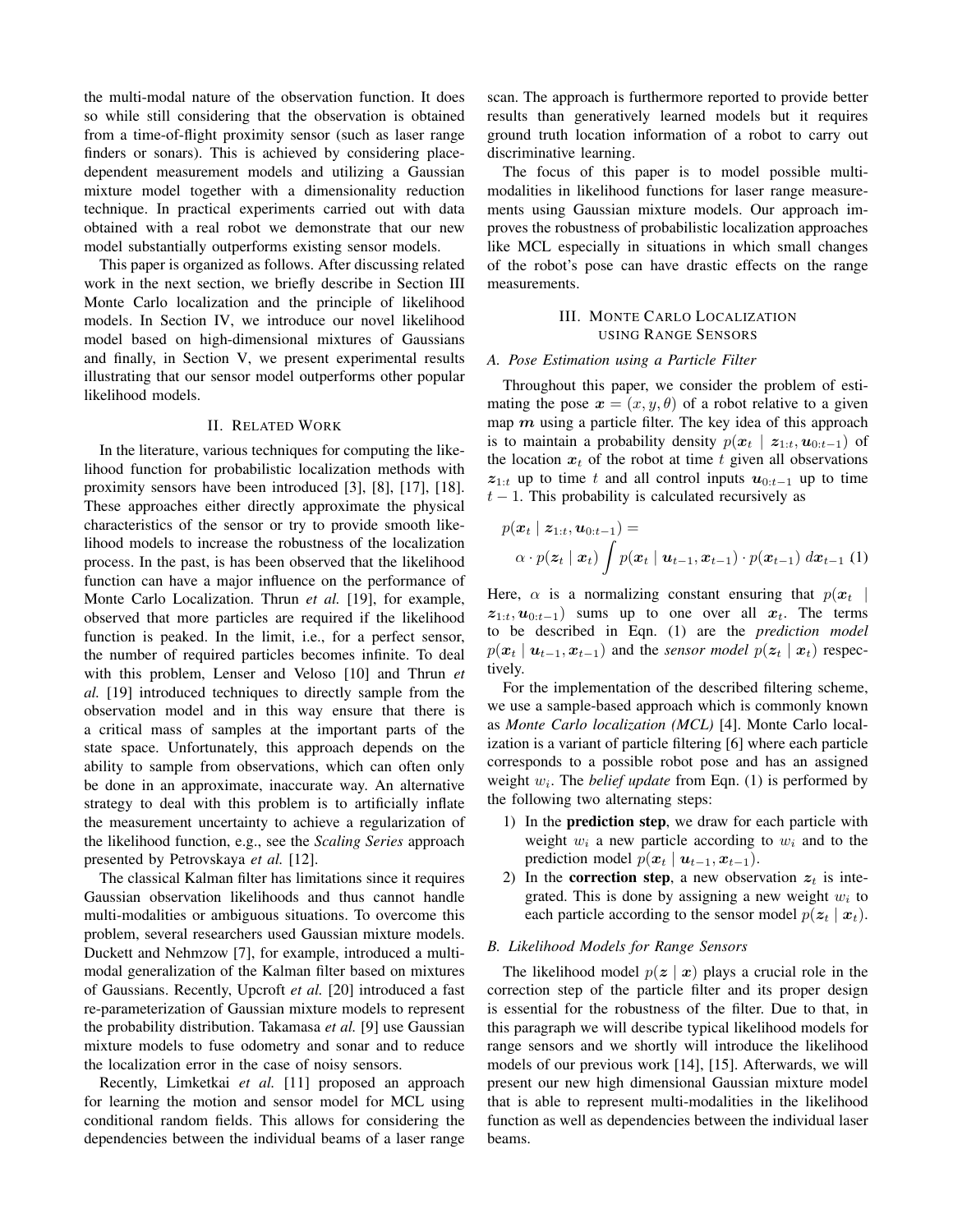A laser scan  $z_t$  is a vector of beams  $z_t = (z_t^1, \dots, z_t^N)^T$ which have fixed orientations relative to the sensor. *Beambased* sensor models (see Fox *et al.* [8] for a typical example) consider each value  $z_t^i$  of the measurement vector z as a separate range measurement and represent its onedimensional distribution by a parametric function depending on the expected distance in the respective beam direction. Such models are closely linked to the geometry and the physics involved in the measurement process. They are sometimes also called *ray cast* models because they rely on ray casting operations within the map of the environment, e.g., an occupancy grid map, to calculate the expected beam lengths. Another popular measurement model for range finder sensors are the so-called *likelihood fields* (aka *end point model*) [17], which are a correlation-based method that measures the correlation between the measurement and the map. Here, the likelihood of a range measurement is a function of the distance of the respective endpoint of the beam to the closest obstacle in the environment. This model lacks physical explanation as it can basically "see through walls", but in the case of position tracking it is efficient and works well in practice. The reader may notice that likelihood fields are less effective in situations in which the robot has to perform global localization. In all above-mentioned approaches, the individual beams are treated independently and the likelihood  $p(z_t | x_t, m)$  of the entire scan  $z_t$  is calculated as the product of the individual beam likelihoods  $p(z_t^i \mid \boldsymbol{x}_t, \boldsymbol{m}).$ 

Given the high resolution of typical laser range finders (.25 to 1 degrees), the independence assumption leads to highly peaked likelihoods. In practice, this problem is dealt with by sub-sampling the measurements [18], by introducing minimal likelihoods for beams, or by other means of regularization of the resulting likelihoods (see Arulampalam *et al.* [1]). One way to overcome the peakedness is to consider that the likelihood models are location-dependent as well as that the location of the robot is modeled by set finite set of pose hypotheses (particles). Therefore, we estimate  $p(z \mid x)$  based on the local environment  $\mathcal{U}(x)$  around a pose hypothesis  $x$  by

$$
p(\boldsymbol{z} \mid \boldsymbol{x}) = \int_{\tilde{\boldsymbol{x}} \in \mathcal{U}(\boldsymbol{x})} p(\boldsymbol{z} \mid \tilde{\boldsymbol{x}}) p(\tilde{\boldsymbol{x}}) d\tilde{\boldsymbol{x}} . \tag{2}
$$

Here,  $\mathcal{U}(x)$  is a particle-dependent, circular area. The diameter of that area is given by the distance to the closest neighboring particle which can be efficiently determined using a kd-tree. This model is able to represent the fact that pose hypotheses given by the samples are typically less accurate than the measurements obtained by a (SICK) laser range finder.

Thus, if one learns  $p(z \mid x)$  directly for exact sensor poses  $x$ , e.g., with a mobile robot that is not moved during training, one gets an extremely peaked model with  $p(z)$  $x + \delta$   $\ll p(z \mid x)$  already for small pose perturbations δ. This peakedness, in turn, leads to problems when only a finite number of pose hypotheses can be evaluated, as it is the case, for example, with particle filters where the number



Fig. 2. Obtained dimensionality reduction over a full robot trajectory in a real world experiment using Principal component analysis (PCA).

of particles is limited. The model described in Eqn. 2, however, is able to explicitly consider the sampling density by adjusting the spatial extent of the local neighborhoods  $\mathcal{U}(x)$ accordingly. The hard task is indeed to estimate and represent the distributions of range scans  $p(z | x)$  from a given number of training scans from  $U(x)$ , which are typically simulated using the map of the environment  $m$ .

In our previous approaches, we modeled the observation likelihood as either unimodal distributions for single beams [8], [13] or for entire scans [14], [16]. Alternatively, our recently proposed method [15] is able to consider the multi-modality of the observation model but is unable to represent the dependency between the individual scans. In contrast to this, the novel method presented in this paper combines the advantages of these previous models: It considers the dependency between the beams of a range scan and it correctly handles the multi-modal nature of the likelihood function and at the same time can be computed efficiently. As we will demonstrate in the experiments, this more sophisticated model significantly improves the ability of a mobile robot to localize itself.

In the following section, we describe how to efficiently learn a high-dimensional Gaussian mixture model for the distribution obtained by Eqn. 2 to improve the robustness of the localization process.

## IV. LEARNING HIGH DIMENSIONAL GAUSSIAN MIXTURE OBSERVATION MODELS

Figure 1 illustrates the drastic effects that small changes of the robot's pose can have on the measured range scans. The distribution of measured distances that arises when the robot pose is varied locally as described in the previous section is only unimodal in a perfectly convex world. In general, however, there can be large jumps in perceived range measurements when the sensor pose is changed only slightly. Typically, such multi-modalities arise in the proximity of doorways, corners, and cluttered areas of the environment.

One way to model the different modes in the distribution of the expected range observation for each laser beam is to explicitly consider the multi-model nature [15]. Whereas this technique yields appropriate, multi-model distributions for individual beams, it is unable to model the dependency between in individual beams.

The straightforward extension that considers also the dependency between the individual beams is to learn a Gaussian mixture model (GMM) based on full laser scans and not individual beams. Most clustering techniques based on the Gaussian mixture model, however, show a suboptimal performance if the size of the training dataset is too small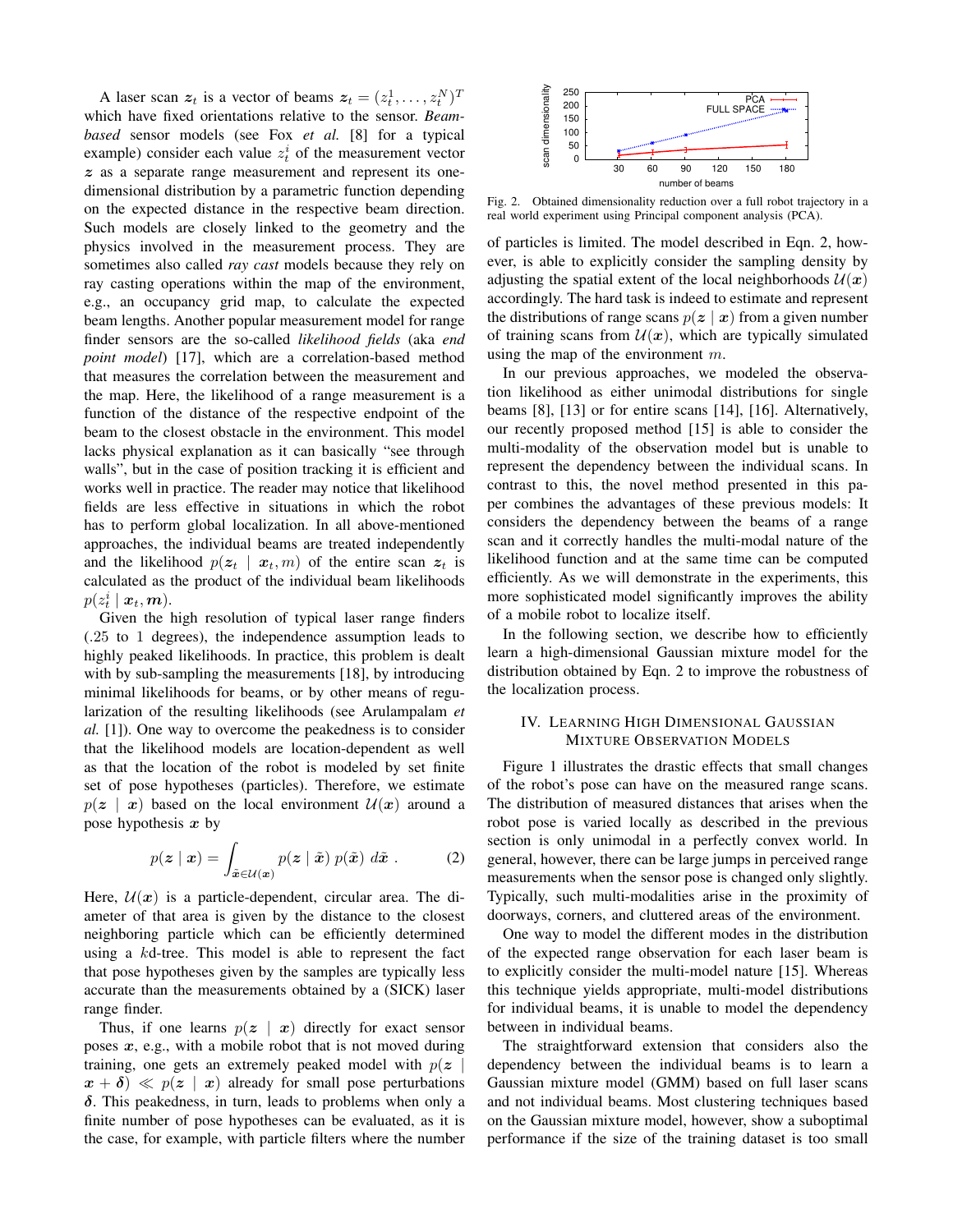compared to the number its dimensionality (the parameters to estimate). Typically, this leads to serious over-fitting. It is therefore necessary to find a good balance between the number of parameters to estimate and the generality of the model.

One way to overcome this problem is to apply k-means clustering since it does not estimate the covariance matrix and thus less parameters need to be estimated. However, the dependencies between beams are then neglected when estimating the clusters. Alternatively, the high dimensional data clustering (HDDC) approach recently proposed by Bouveyron *et al.* [2] can be applied. This technique combines dimensionality reduction with the expectation-maximization (EM) algorithm [5] to learn a Gaussian mixture model. By assuming certain dependencies in the covariance matrix, the learned clusters can be easily re-projected onto the original space yielding robust clusters with a significantly reduced risk of over-fitting.

Our approach can be seen as a reduced version of the method of Bouveyron *et al.* [2]. We perform an EM-based Gaussian mixture clustering in a reduced space and then use the obtained class coefficients to compute the mixture model in the high dimensional space.

### *A. Dimensionality Reduction*

In dimensionality reduction techniques, one is interested in finding a mapping from the original,  $n$ -dimensional inputs space to a new space with  $k < n$ -dimensions with a minimal loss of information. Principal component analysis (PCA) is an un-supervised technique that maximizes the variance in the data in the new space.

Let  $\Sigma$  be the covariance matrix of the input data D. PCA computes the eigenvalues  $\lambda_i$  and eigenvectors of  $\Sigma$ . Let  $Q$  be the matrix of the eigenvectors sorted according to the eigenvalues. We can then compute a matrix  $\Delta = Q^T \Sigma Q$  so that  $\Delta$  is a diagonal matrix with the eigenvalues on the diagonal in descending order. Let  $\lambda_i \geq \lambda_j$  for all  $i < j$ . We consider only the first k dimensions for clustering that cover 95% of the variance which is given by  $\sum_{i=1}^{k} \lambda_i \left[ \sum_{i=1}^{n} \lambda_i \right]^{-1} \ge 0.95$ .

By considering only the first  $k$  dimensions, we obtain an approximative but compact representation for laser range scans. Figure 2 depicts the obtained dimensionality reduction in real world settings.

Concretely, for each pose hypothesis  $x_t$ , we simulate L complete range scans  $\mathcal{D} = \{d_1, \ldots, d_L\}$  at locations drawn uniformly from  $\mathcal{U}(x_t)$  using the given map m of the environment. The simulation of the laser range scans  $D$ takes into account the geometry and the physics involved in the measurement process. It relies on ray casting operations within an occupancy grid map to calculate the expected beam lengths. The elements of the set  $D$  of laser range scans are used to compute the PCA and thus lead to a projection into a reduced, k-dimensional space.

## *B. Clustering in the Reduced Space*

Let  $\tilde{\cdot}$  refer to quantities computed in the reduced,  $k$ dimensional space. Thus,  $\tilde{\mathcal{D}} = \{\tilde{d}_1, \ldots, \tilde{d}_L\}$  are the elements of the set  $D$  projected to the low-dimensional space given the transformation matrices described in the previous section. In the reduced space, we are now able to efficiently cluster the range scans while reducing the risk of over-fitting (compare [2]).

To estimate the clusters in the low-dimensional space, we apply the EM algorithm to efficiently learn the mixture distribution. The EM algorithm iteratively assigns the reduced data scans in  $D$  to the mixture components and optimizes their parameters in the following manner. Consider that  $\theta'$ denotes the current estimate of parameters  $\tilde{\mu}_j$  ,  $\tilde{\Sigma}_j$ , and  $\alpha_j$ . In the E-Step, we calculate the expected value of the complete log-likelihood

$$
Q(\boldsymbol{\theta}, \boldsymbol{\theta}') = E\left[\log\{p(\tilde{\mathcal{D}}, Y \mid \boldsymbol{\theta})\} \mid \tilde{\mathcal{D}}, \boldsymbol{\theta}'\right]
$$
(3)

$$
= \int_{y} \log\{p(\tilde{\mathcal{D}}, y \mid \boldsymbol{\theta})\} p(y \mid \tilde{\mathcal{D}}, \boldsymbol{\theta}') \, dy,\quad (4)
$$

where Y denotes data associations of the projected simulated data points  $\tilde{\mathcal{D}}$  to one of the Gaussian mixture components. Visually speaking, we estimate the assignment likelihoods of the individual samples to the clusters while keeping the other model parameters fixed. Then, in the M-Step, we fix the data associations and optimize the expected value of the complete log-likelihood

$$
\theta'' = \text{argmax}_{\theta} Q(\theta, \theta') \tag{5}
$$

by updating the cluster parameters according to

$$
\alpha_j = \frac{1}{L} \sum_{l=1}^{L} P(j \mid \tilde{d}_l, \theta'), \qquad (6)
$$

$$
\tilde{\boldsymbol{\mu}}_{j} = \frac{\sum_{l=1}^{L} P(j \mid \tilde{\boldsymbol{d}}_{l}, \boldsymbol{\theta}') \, \tilde{\boldsymbol{d}}_{l}}{\sum_{l=1}^{L} P(j \mid \tilde{\boldsymbol{d}}_{l}, \boldsymbol{\theta}')}, \qquad (7)
$$

$$
\tilde{\Sigma}_j = \frac{\sum_{l=1}^L P(j \mid \tilde{d}_l, \theta') (\tilde{d}_l - \tilde{\mu}_j) (\tilde{d}_l - \tilde{\mu}_j)^T}{\sum_{l=1}^L P(j \mid \tilde{d}_l, \theta')}.
$$
 (8)

We now set  $\theta' \leftarrow \theta''$  and iterate this procedure until the amount of improvement per iteration falls below a specified threshold. To determine the actual number of clusters in the resulting model, we apply the Bayesian information criterion and choose the model with the best score.

# *C. Transferring the Mixture Components to the Measurement Space*

After identifying the individual clusters and the corresponding probabilities  $P(j | \tilde{d}_l, \theta')$ , we can compute our mixture model in the high dimensional space. This can be easily achieved if we assume that the corresponding probabilities are identical in the reduced space as well as in the measurements space. Thus, the mixture in the highdimensional space is given by

$$
p(z_t | \mathbf{x}_t, \mathbf{m}) = \sum_{j=1}^J \alpha_j \mathcal{N}(\mathbf{x}_t, \mu_j, \Sigma_j), \qquad (9)
$$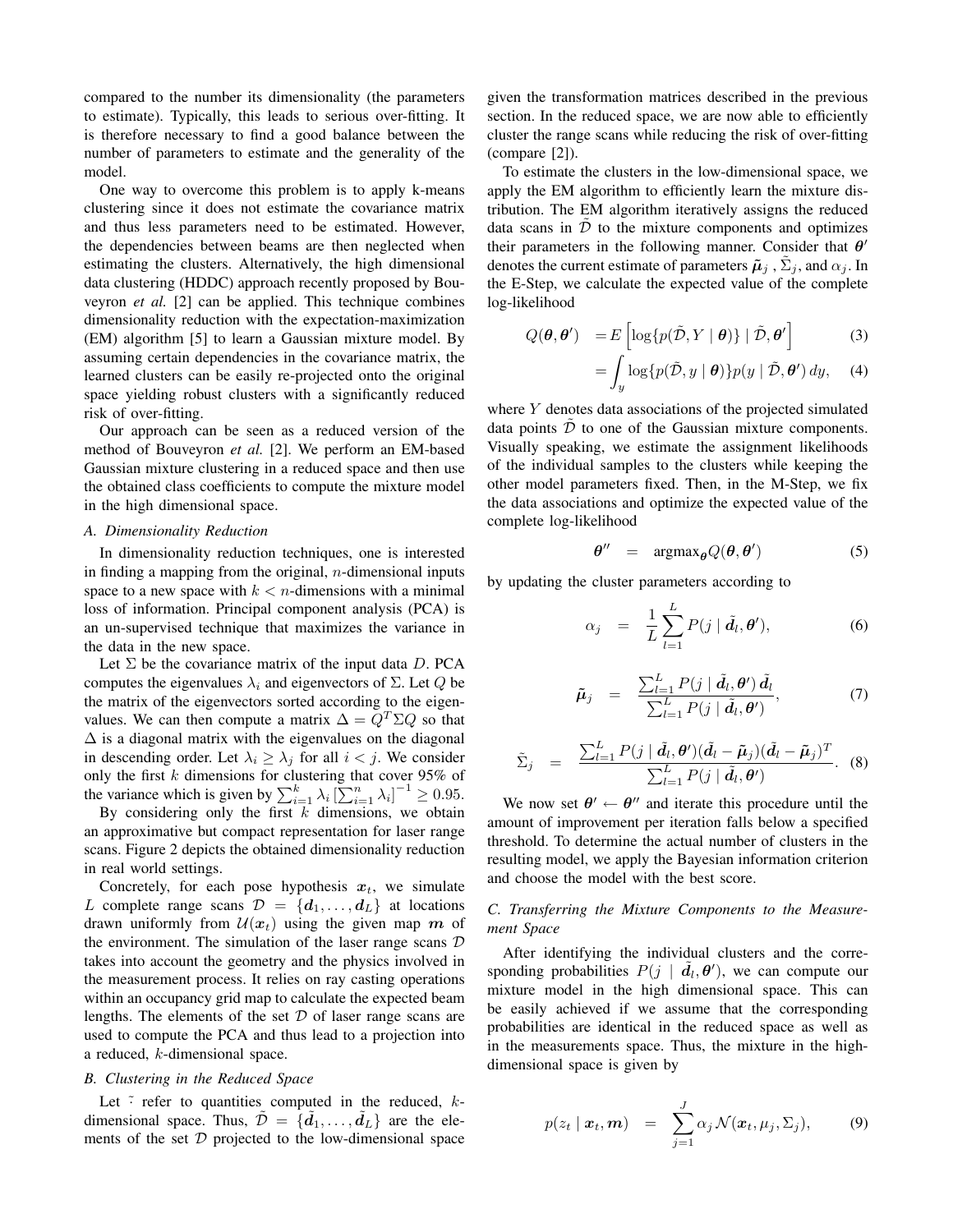

Fig. 3. Evaluated likelihood for 61, and 181 laser beams (from left to right) for different sensor models (upper diagrams) and the two sensor models(*HDGM*,*GM*) which take the multi-modalities in the laser measurements into account (lower diagrams) at 847 robot poses in our office environment depicted in Figure 5.



Fig. 4. Standard deviations of the different sensor models for 31, 61, and 181 laser beams (left). Comparison of the standard deviation of the two sensor models(*HDGM*,*GM*) which take the multi-modalities in the expected laser measurements into account.

where J is the number of clusters and  $\mathcal{N}(x, \mu, \Sigma)$  refers to the *n*-dimensional Gaussian evaluated at  $x$  with mean  $\mu$  and covariance  $\Sigma$  according to

$$
\mu_j = \frac{\sum_{l=1}^L P(j \mid \tilde{d}_l, \theta') d_l}{\sum_{l=1}^L P(j \mid \tilde{d}_l, \theta')}\n \tag{10}
$$

$$
\Sigma_j = \frac{\sum_{l=1}^L P(j \mid \tilde{d}_l, \theta') (d_l - \mu_j) (d_l - \mu_j)^T}{\sum_{l=1}^L P(j \mid \tilde{d}_l, \theta')}. (11)
$$

In contrast to former approaches which modeled the likelihood functions as unimodal distributions for single beams  $[8]$ ,  $[13]$  or entire scans  $[14]$ ,  $[16]$ , or as a multimodal distributions for single beams [15], we now consider high-dimensional, multi-modal mixture models. This allows us to take the dependency between the individual beams as well as the multi-modal nature of the distribution into account. As we will demonstrate in the experiments, this more sophisticated model significantly improves the ability of a mobile robot to localize itself.

#### V. EXPERIMENTS

The approach described above has been implemented and tested on data obtained with a mobile robot. To evaluate our approach, we performed several experiments. We first show that the pose uncertainty of the robot can result in serious problems during a localization process, especially when the multi-modality of the beams is not considered.

Additionally, we show the improvements achieved by also considering the dependencies between the individual laser beams. Then in the second set of experiments, we analyze our high-dimensional Gaussian mixture model in a global localization task in which multi-modal situations frequently occur. We therefore compare it to alternative models, which do not simultaneously take into account the multi-modality and the dependencies between the individual laser beams. In particular, we compared the performance of the following sensor models:

- *HDGM*: Our high-dimensional Gaussian mixture model as detailed in Section IV.
- *GM*: The place-dependent beam-based Gaussian mixture sensor model as detailed in our previous work [15].
- *IB*: The standard beam-based sensor model that assumes independent beams with an additive white noise component.
- *EC*: The scan-based, place-dependent model with learned covariance matrix as detailed in our earlier previous work [14].

#### *A. Likelihood Evaluation*

In the first set of experiments, we evaluated the likelihood of the true position of the robot in a data set acquired using a real robot. We therefore compared our high-dimensional Gaussian mixture model (*HDGM*) to other likelihood models which are also based on ray casting operations (*GM*, *IB*, and *EC*). This set of experiments is designed to investigate the case that the robot is not able to localize itself at different locations with the same robustness. In our previous work [15], we demonstrated that whenever the robot traverses regions close to obstacles, doorways, or clutter, the likelihood of the true position decreases. In the case of global localization using a particle filter this leads to serious problems because the particles at these positions have a high risk of being depleted. Then, we calculated for different sensor models (*GM*, *IB*, *EC*, and *DC*) the likelihood of the simulated range scan given the true position of the robot. The two upper diagrams of Figure 3 show the evaluated likelihood for 61, and 181 laser beams (from left to right) for different sensor models at 847 robot poses in our office environment depicted in Figure 5. The lower diagrams show the same for the two sensor models (*HDGM*, *GM*) which take the multi-modalities in the expected laser measurements into account. As can be seen from Figure 4, our high-dimensional Gaussian mixture model (*HDGM*) yields a smaller variance in the estimated likelihood of the true pose compared to the other sensor models. Additionally, the right diagram of this Figure illustrates that our novel high-dimensional model (*HDGM*) yields even a smaller variance in the estimated likelihood compared to the beam-based Gaussian mixture model (*GM*) especially when the number of integrated laser beams is increased. This higher variance in the estimated likelihoods, which is caused by the independence assumption of the beam-based sensor model might lead to a divergence of the probabilistic localization even in the case of position tracking.